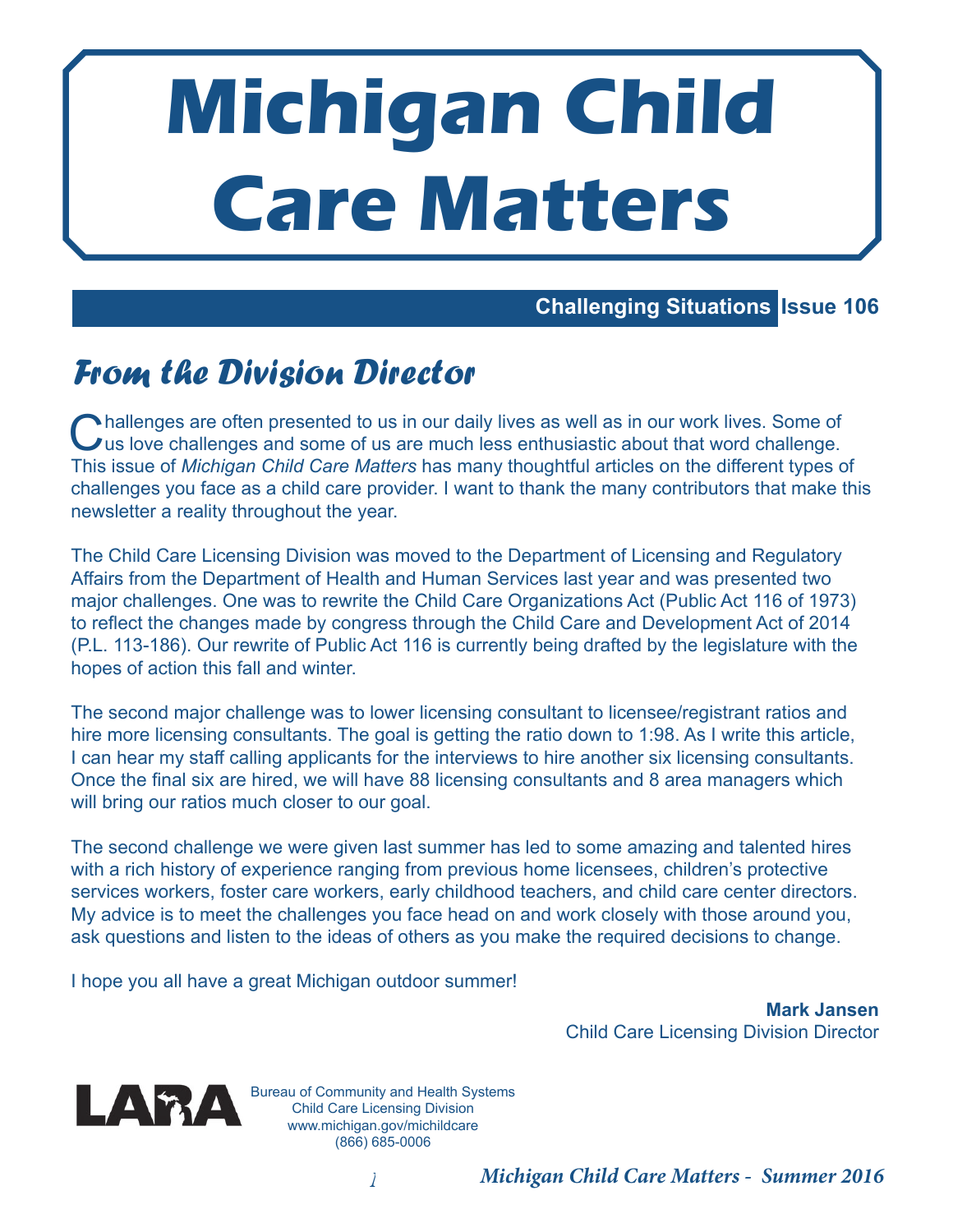# **Table of Contents**

- **22** Accommodating Children with Special Dietary **Needs**
- 4 Caring for Children with Special Needs
- **82** An Ounce of **Prevention**
- 9 Lifeline for Delayed **Development**
- **10** Dealing with **vour Difficult** Staff Behaviors
- 11 How Can I Say No? I Feel So **Guilty**
- 12 ADD: Diagnosis and Learning **Strategies**
- 13 Conflict Resolution in Early Childhood
- 15 CPSC Recalls

Accommodating Children with Special Dietary Needs Melissa Lonsberry, MS RDN **Consultant, Child and Adult Care Food Program** 



Many child care providers participating in the Child and Adult<br>Care Food Program (CACFP) have questions concerning Care Food Program (CACFP) have questions concerning milk and food substitution requests for the children in their care. It can be a challenging task for providers to make sure food and milk substitutions are handled and documented correctly so that the meals and snacks are reimbursable by the CACFP. CACFP regulations require sponsors and providers to work with parents and guardians to accommodate children with special dietary needs due to a disability.

#### **Required Documentation**

For substitution requests due to a disability (a life-threatening reaction when exposed to the food and/or beverage) or other medical reason, such as a food intolerance or a food allergy, the CACFP Request for Special Dietary Needs Accommodations form is required (www.michigan.gov/cacfp under Forms and Instructions for Independent Centers and Sponsors of Centers). This form must include:

- The participant's disability, explanation as to how the disability restricts the diet and the major life activity affected by the disability (or in the case of a non-disability, the medical problem that restricts the participant's diet). Note: The medical conditions are confidential and can only be shared with those who need to know them, such as the child's teachers and food service staff.
- Foods/beverages to be omitted.
- Foods/beverages to be substituted.
- The signature and date of the medical authority completing the form. For disabilities, medical authorities in Michigan include licensed physicians (MD and DO), physician assistants (PA) and nurse practitioners (NP). For non-disability medical requests, medical authorities include the prior along with Registered Dietitian Nutritionists (RD and RDN) and/or speech pathologists.

All food and/or beverage substitutions are to be noted on CACFP menus to reflect foods/beverages actually served to participants.

#### **What substitutions are reimbursable?**

*Participant with a Disability*

For a participant with a disability and a properly endorsed Request for Special Dietary Needs Accommodations form, the child care provider must provide the substitutions to the regular meal and/or snack as indicated. With the required documentation, meals may be claimed even when the CACFP Meal Pattern cannot be met due to a food or beverage to being omitted or substituted.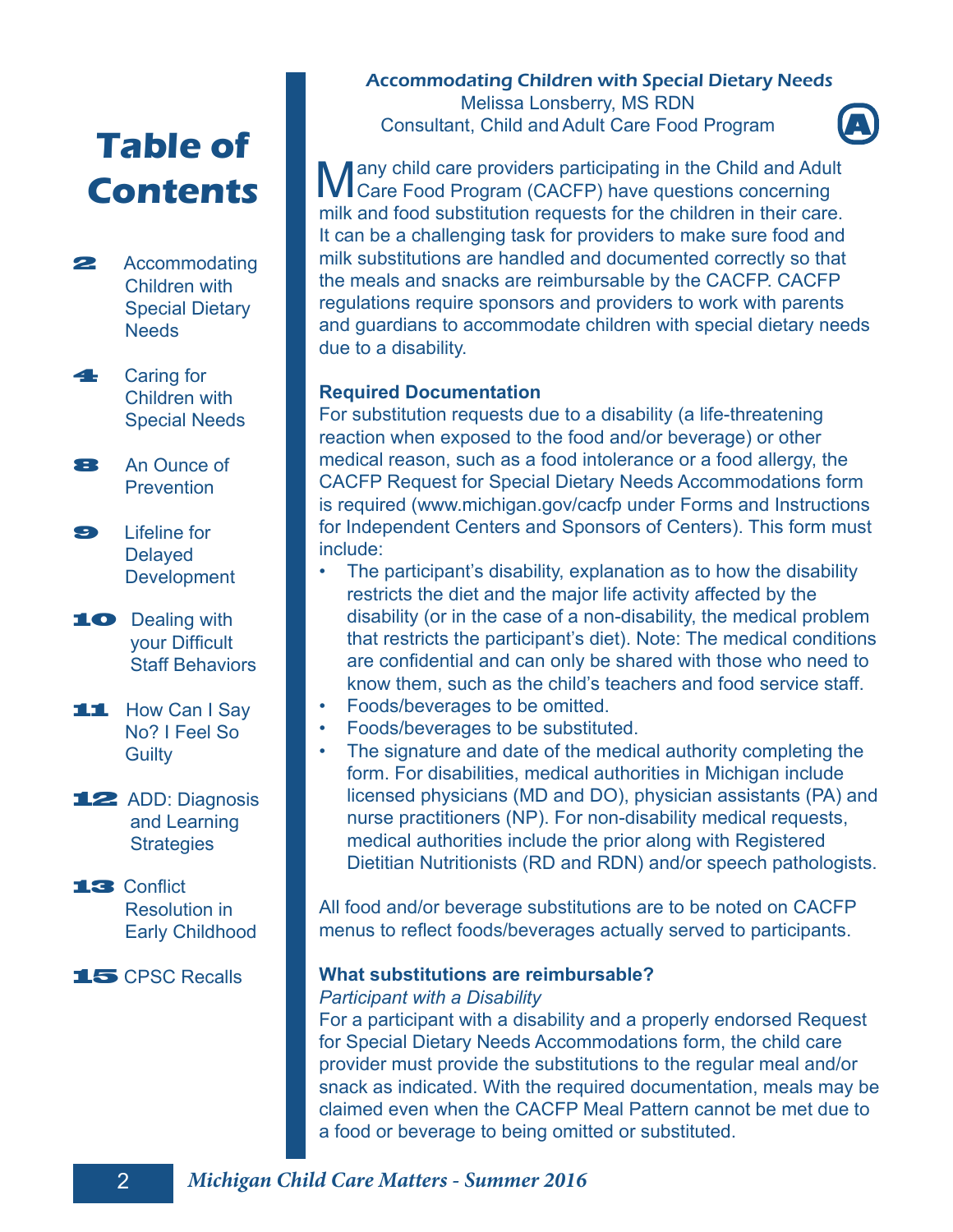#### *Participant without a Disability*

For a participant without a disability, child care providers are encouraged to accommodate reasonable requests but are not required to provide the substituted component. In many cases, it is simple for the child care provider to provide the substituted component. For example, if the request is due a non-disabling allergy to strawberries, the child care provider can easily accommodate this request by substituting another fruit for strawberries. The meal is reimbursable and the non-disabling allergy is accommodated.

In other cases, the child care provider may want to have the parent provide the substituted component. For example, the parent may want a child to be served organic milk. Because this substitution is due to a parental preference, not a disability, the child care provider can ask the parent to provide the organic milk. If the parent provides the component(s) to be substituted, the child care provider can still claim the meal as long as the child care provider is providing at least one component of the meal or snack and the meal or snack meets all of the required CACFP Meal Pattern components. It is recommended that the child care provider keep track of any food items provided by a parent.

Other than milk substitutions (see below), most substitution requests for a participant without a disability can be accommodated and still meet the CACFP Meal Pattern requirements. If the CACFP Meal Pattern requirement cannot be met due to a food substitution request not related to a disability, please contact MDE CACFP staff for guidance. For milk substitutions not related to a disability, see below.

#### *Milk substitutions for a participant without a disability*

A fluid cow's milk substitute (such as soy, almond, rice non-dairy beverages, etc.) must meet the Nutrient Requirements set by the United States Department of Agriculture (USDA) to claim meals served that require the milk component.

| <b>Nutrient</b>  | Per 8 ounces (One cup) |
|------------------|------------------------|
| Calcium          | 276 mg                 |
| Protein          | 8 g                    |
| <b>Vitamin A</b> | 500 IU                 |
| <b>Magnesium</b> | 24 mg                  |
| Phosphorus       | 222 mg                 |
| Potassium        | 349 mg                 |
| Riboflavin       | 0.44mg                 |
| Vitamin B-12     | $1.1$ mcg              |

If a milk substitute meets these requirements, keep a copy of the nutrition information in your records. If the Nutrition Facts label on the product does not list all the required nutrients listed above, the parent/guardian or provider must request product information from the manufacturer to confirm the presence of all required nutrients at the proper level. The Fluid Milk Substitutions *Nutrient Verification* form (www.michigan.gov/cacfp, Forms and Instructions, under the Menu Information header) is an optional form that parents and/or provider can use to verify the nutrients of a non-dairy milk substitution. If the milk substitute does not meet the nutrient requirements

Continued on page 14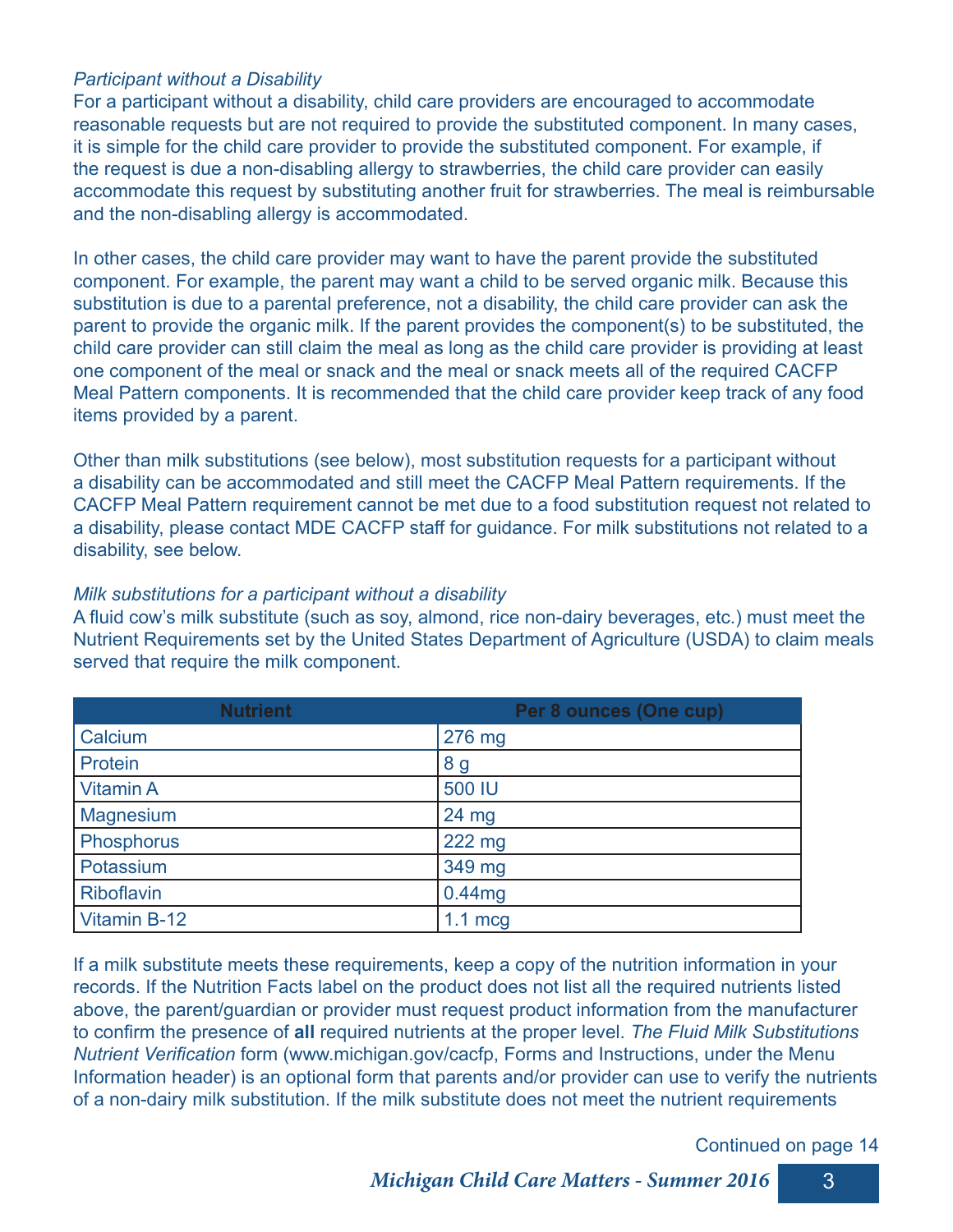## Caring for Children with Special Needs

Katrice Sweet, Area Manager, Ingham County **Reprint from Issue 99** 



There may be a time when a family would<br>like to enroll in your program a child who like to enroll in your program a child who requires more of your attention than the other children. This child may have more energy, be more curious, be strong-willed, need

the same page when it comes to what types of experiences are important, what your expectations and their expectations are and how setbacks, inappropriate behaviors, etc. are going to be handled. A very important question

several reminders, be aggressive, or may have specific developmental delays or impairments. You must decide if you are able to provide appropriate care for that child while maintaining appropriate care for the other children enrolled in your program. There



to ask parents is whether or not the child may need oneon-one attention, and if so, who is going to provide the extra caregiver? Child care providers often have many questions regarding whether or not they are required to care for children with special needs or developmental delays. Below are a few commonly asked questions regarding

are several things to consider before the initial enrollment process.

One important consideration is if you have the proper education to provide appropriate care for the needs of the child. Do you know enough about the child's delays or disabilities to provide an environment that both challenges and celebrates success? Are you able to provide an environment that is free from obstacles, allowing the child access to all areas of your facility? Do you have appropriate equipment and materials? Are you able to provide a private, quiet area so that a child has a space to calm down and relax when she becomes overstimulated or stressed? Are you able to provide a rich learning environment that will encourage a progression and mastery of appropriate skills?

After evaluating your program to determine whether or not you are able to accommodate a child with special needs or developmental delays, you must have constant ongoing communication with the child's family. It is important that you and the parents are on

the Americans with Disabilities Act taken from the U.S. Department of Justice Civil Rights Division website:

**Q: Does the Americans with Disabilities Act -- or "ADA" -- apply to child care centers?** A: Yes. Privately run child care centers -- like other public accommodations such as private schools, recreation centers, restaurants, hotels, movie theaters, and banks -- must comply with Title III of the ADA. Child care services provided by government agencies, such as Head Start, summer programs, and extended school day programs, must comply with Title II of the ADA. Both titles apply to a child care center's interactions with the children, parents, guardians, and potential customers that it serves.

#### **Q: Which child care centers are covered by Title III?**

A: Almost all child care providers, regardless of size or number of employees, must comply with Title III of the ADA. Even small, homebased child care that may not have to follow some state laws are covered by Title III. The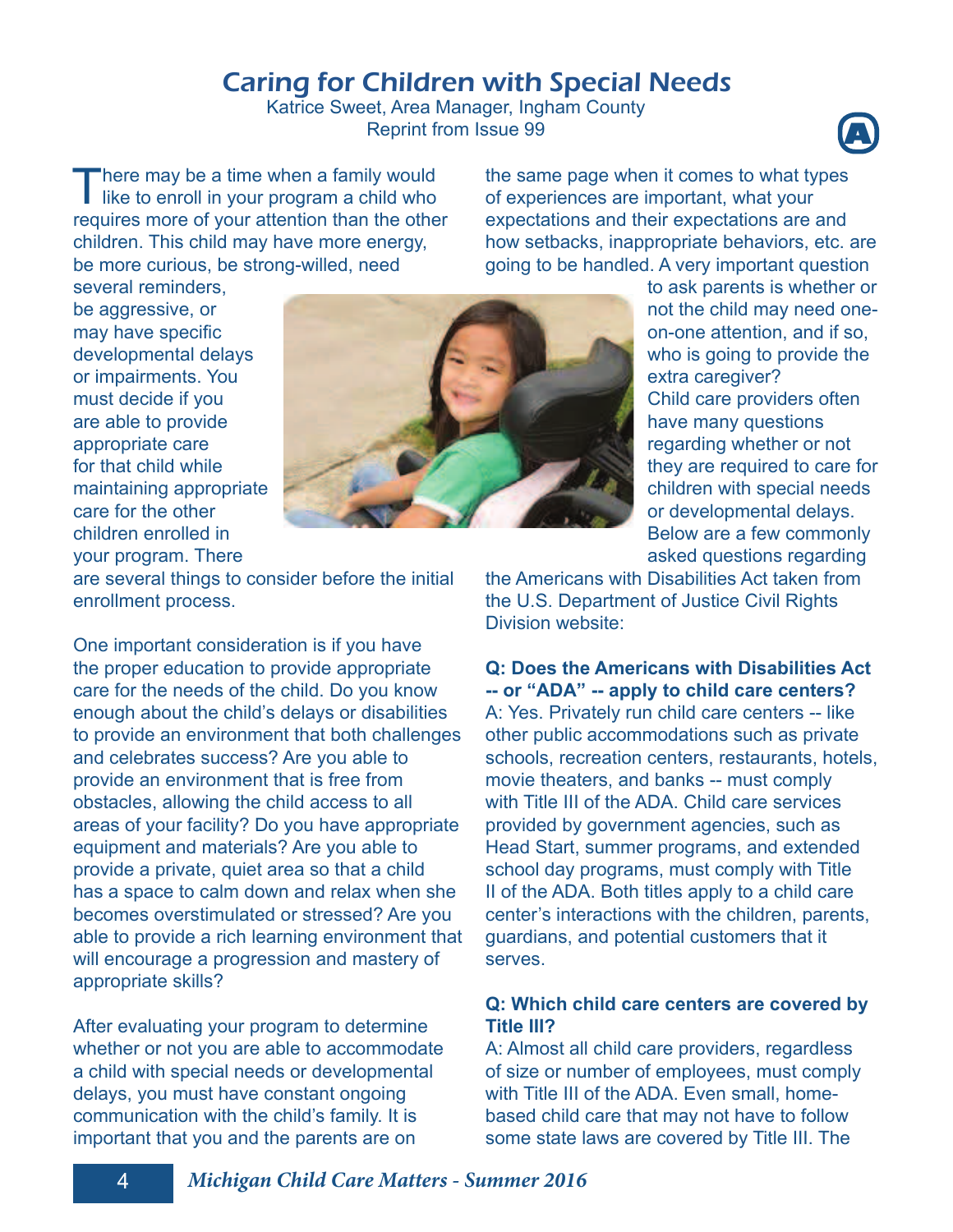exception is child care centers that are actually run by religious entities such as churches, mosques or synagogues. Activities controlled by religious organizations are not covered by Title III.

#### **Q: What are the basic requirements of Title III?**

A: The ADA requires that child care providers not discriminate against persons with disabilities on the basis of disability, that is, that they provide children and parents with disabilities with an equal opportunity to participate in the child care programs and services. Specifically, child care facilities:

- Cannot exclude children with disabilities from their programs unless their presence would pose a direct threat to the health or safety of others or require a fundamental alteration of the program.
- Have to make reasonable modifications to their policies and practices to integrate children, parents and guardians with disabilities into their programs unless doing so would constitute a fundamental alteration.
- Must provide appropriate auxiliary aids and services needed for effective communication with children or adults with disabilities, when doing so would not constitute an undue burden.
- Must generally make their facilities accessible to persons with disabilities. Existing facilities are subject to the readily achievable standard for barrier removal, while newly constructed facilities and any altered portions of existing facilities must be fully accessible.

#### **Q: How do I decide whether a child with a disability belongs in my program?**

A: Child care programs cannot just assume that a child's disabilities are too severe for the child to be integrated successfully into the child care program. The program must make an individualized assessment about whether it can meet the particular needs of the child

without fundamentally altering its program. In making this assessment, the caregiver must not react to unfounded preconceptions or stereotypes about what children with disabilities can or cannot do, or how much assistance they may require. Instead, the caregiver should talk to the parents or guardians and any other professionals (such as educators or health care professionals) who work with the child in other contexts. Providers are often surprised at how simple it is to include children with disabilities in their mainstream programs.

Child care programs that are accepting new children are not required to accept children who would pose a direct threat or whose presence or necessary care would fundamentally alter the nature of the child care program.

#### **Q: Our center specializes in "group child care." Can we reject a child just because she needs individualized attention?** A: No. Most children will need individualized attention occasionally. If a child who needs one-to-one attention due to a disability can be integrated without fundamentally altering a child care program, the child cannot be excluded solely because the child needs oneto-one care.

For instance, if a child with Down Syndrome and significant cognitive delays applies for admission and needs one-to-one care to benefit from a child care program, and a personal assistant will be provided at no cost to the child care center (usually by the parents or through a government program), the child cannot be excluded from the program solely because of the need for one-to-one care. Any modifications necessary to integrate such a child must be made if they are reasonable and would not fundamentally alter the program. This is not to suggest that all children with Down Syndrome need one-to-one care or must be accompanied by a personal assistant in order to be successfully integrated into a mainstream child care program. As in other cases, an individualized assessment is required. But the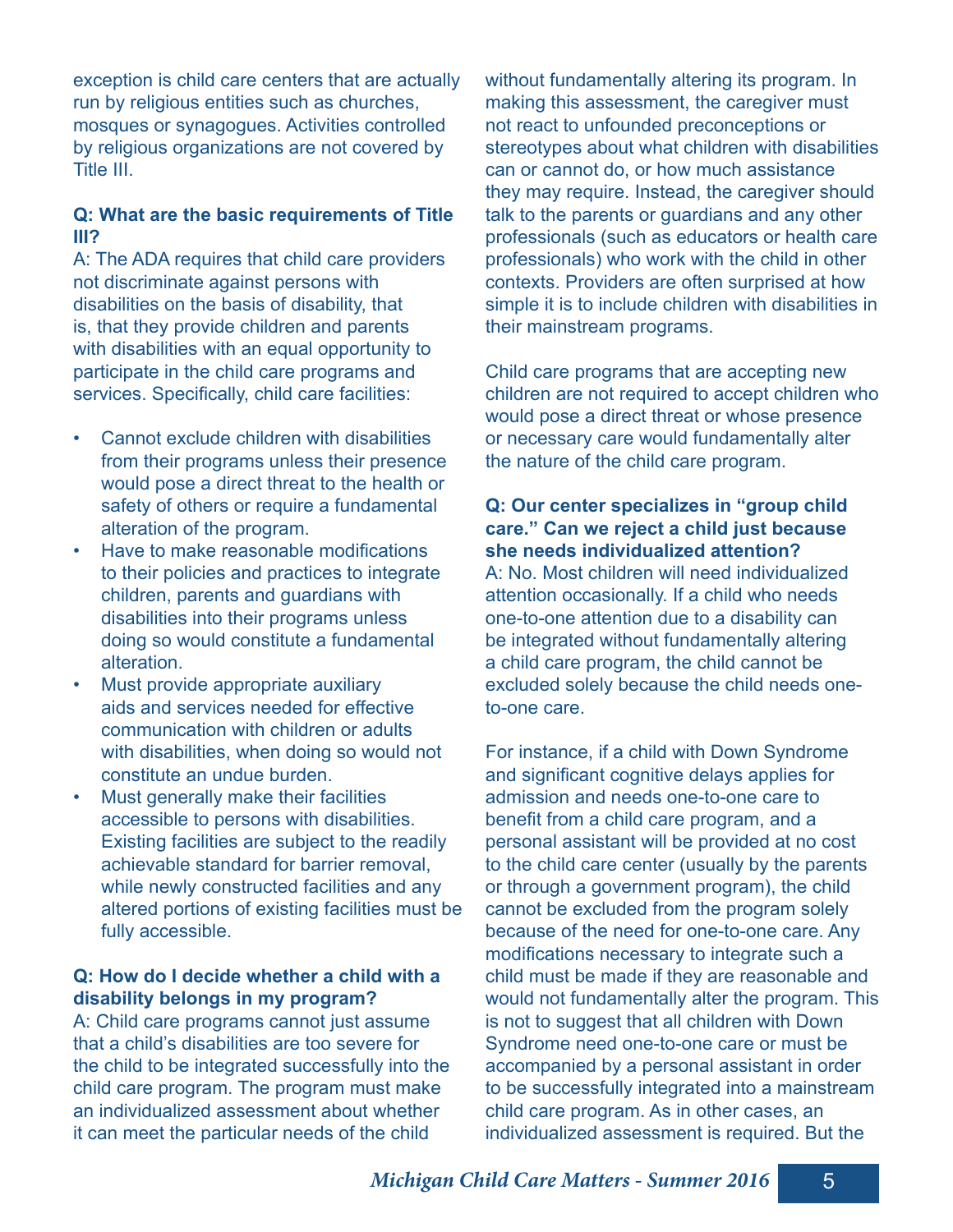ADA generally does not require programs to hire additional staff or provide constant oneto-one supervision of a particular child with a disability.

#### **Q: What about children whose presence is dangerous to others? Do we have to take them too?**

A: No. Children who pose a direct threat -- a substantial risk of serious harm to the health and safety of others -- do not have to be admitted into a program. The determination that a child poses a direct threat may not be based on generalizations or stereotypes about the effects of a particular disability; it must be based on an individualized assessment that considers the particular activity and the actual abilities and disabilities of the individual.

#### **Q: One of the children in my center hits and bites other children. His parents are now saying that I can't expel him because his bad behavior is due to a disability. What can I do?**

A: The first thing the provider should do is try to work with the parents to see if there are reasonable ways of curbing the child's behavior. He may need extra naps or changes in his diet or medication. If reasonable efforts have been made and the child continues to bite and hit children or staff, he may be expelled from the program even if he has a disability. The ADA does not require providers to take any action that would pose a *direct threat* -- a substantial risk of serious harm -- to the health or safety of others. Centers should not make assumptions, however, about how a child with a disability is likely to behave based on his or her past experiences with other children with disabilities. Each situation must be considered individually.

#### **Q: If an older child has delayed speech or developmental disabilities, can we place that child in the infant or toddler room?**

**A:** Generally, no. Under most circumstances, children with disabilities must be placed in their age-appropriate classroom, unless the parents or guardians agree otherwise.

**Q: We diaper young children, but we have a policy that we will not accept children more than 3 years of age who need diapering. Can we reject children older than 3 who need diapering because of a disability?** A: Generally, no. Programs that provide personal services such as diapering or toileting assistance for young children must reasonably modify their policies and provide diapering services for older children who need it due to a disability. Generally speaking, programs that diaper infants should diaper older children with disabilities when they would not have to leave other children unattended to do so.

Programs must also provide diapering services to young children with disabilities who may need it more often than others their age. Some children will need assistance in transferring to and from the toilet because of mobility or coordination problems. Programs should not consider this type of assistance to be a "personal service."

#### **Q: We do not normally diaper children of any age who are not toilet trained. Do we still have to help older children who need diapering or toileting assistance due to a disability?**

A: It depends. To determine when it is a reasonable modification to provide diapering for an older child who needs diapering because of a disability and a program does not normally provide diapering, the program should consider factors including, but not limited to, (1) whether other non-disabled children are young enough to need intermittent toileting assistance when, for instance, they have accidents; (2) whether providing toileting assistance or diapering on a regular basis would require a child care provider to leave other children unattended; and (3) whether the program would have to purchase diapering tables or other equipment.

If the program never provides toileting assistance to any child, however, then such a personal service would not be required for a child with a disability. Please keep in mind that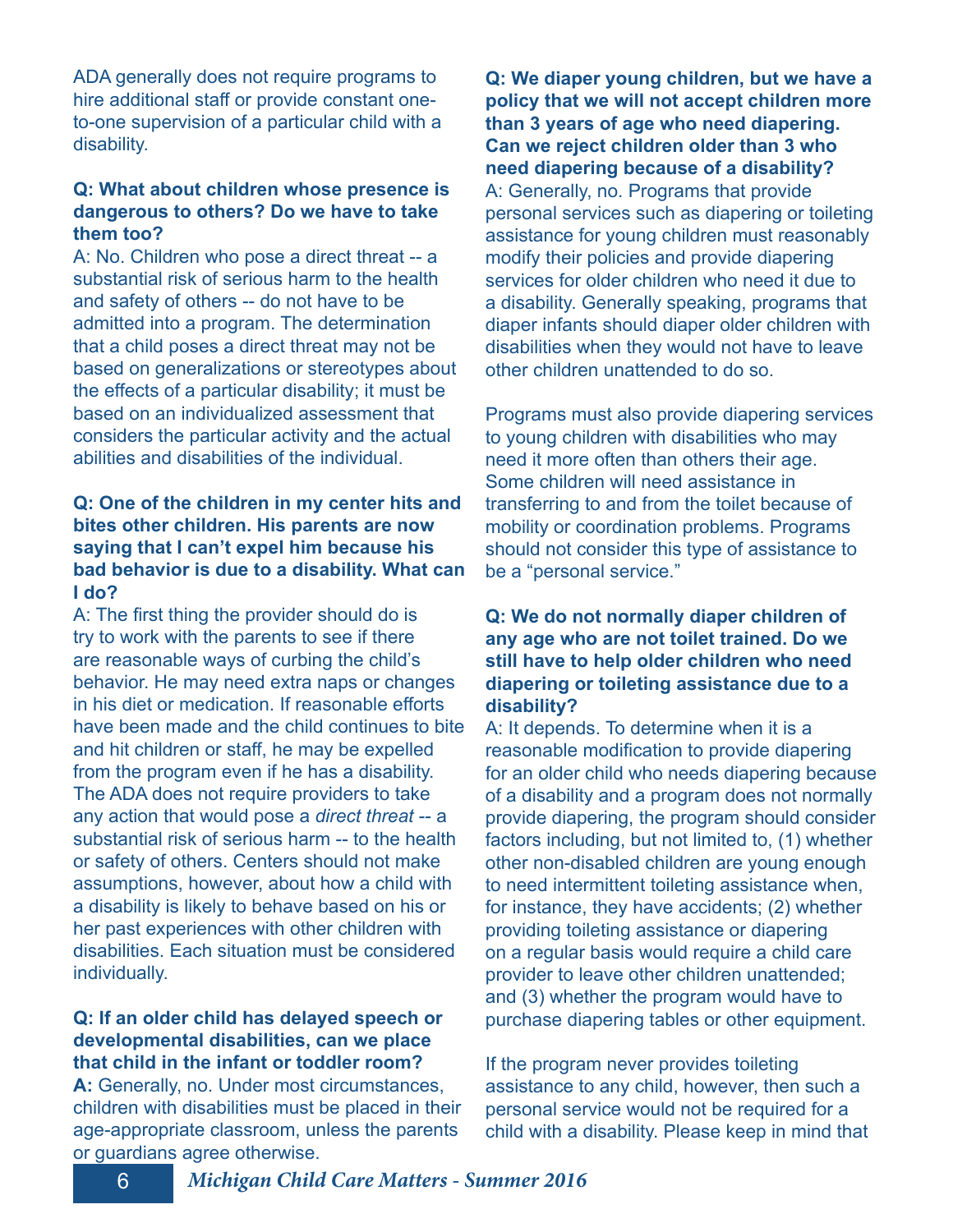even in these circumstances, the child could not be excluded from the program because he or she was not toilet trained if the center can make other arrangements, such as having a parent or personal assistant come and do the diapering.

#### **Q: Can we exclude children with HIV or AIDS from our program to protect other children and employees?**

A: No. Programs cannot exclude a child solely because he has HIV or AIDS. According to the vast weight of scientific authority, HIV/AIDS cannot be easily transmitted during the types of incidental contact that take place in child care programs. Children with HIV or AIDS generally can be safely integrated into all activities of a child care program. Universal precautions, such as wearing latex gloves, should be used whenever caregivers come into contact with children's blood or bodily fluids, such as when they are cleansing and bandaging playground wounds. This applies to the care of all children, whether or not they are known to have disabilities.

#### **Q: How do I make my child care center's building, playground and parking lot accessible to people with disabilities?**

A: Even if you do not have any disabled people in your program now, you have an ongoing obligation to remove barriers to access for people with disabilities. Existing privatelyrun child care programs must remove those architectural barriers that limit the participation of children with disabilities (or parents, guardians or prospective customers with disabilities) if removing the barriers is *readily achievable*, that is, if the barrier removal can be easily accomplished and can be carried out without much difficulty or expense. Installing offset hinges to widen a door opening, installing grab bars in toilet stalls, or rearranging tables, chairs and other furniture are all examples of barrier removal that might be undertaken to allow a child in a wheelchair to participate in a child care program. Programs run by government agencies must ensure that their

programs are accessible unless making changes imposes an undue burden; these changes will sometimes include changes to the facilities.

Including a child with special needs in your program can be very rewarding for everyone involved. As the provider, you must know what each child's needs are and determine if you are capable of providing appropriate care for all the children attending your facility.

**Q: I still have some general questions about the ADA. Where can I get more information?** A: The Department of Justice operates an ADA Information Line. Information Specialists are available to answer general and technical questions during business hours on the weekdays. The Information Line also provides 24-hour automated service for ordering ADA materials and an automated fax back system that delivers technical assistance materials to fax machines or modems.

800-514-0301 (voice) 800-514-0383 (TDD)

The ADA homepage at www.usdoj.gov/crt/ada/ updated frequently. It contains the Department of Justice's regulations and technical assistance materials, as well as press releases on ADA cases and other issues. Several settlement agreements with child care centers are also available on the homepage.

The Equal Employment Opportunity Commission offers technical assistance on the ADA provisions for employment which apply to businesses with 15 or more employees.

#### **Employment Questions**

800-669-4000 (voice) 800-669-6820 (TDD)

#### **Employment Documents** 800-669-3362 (voice) 800-800-3302 (TDD) ❖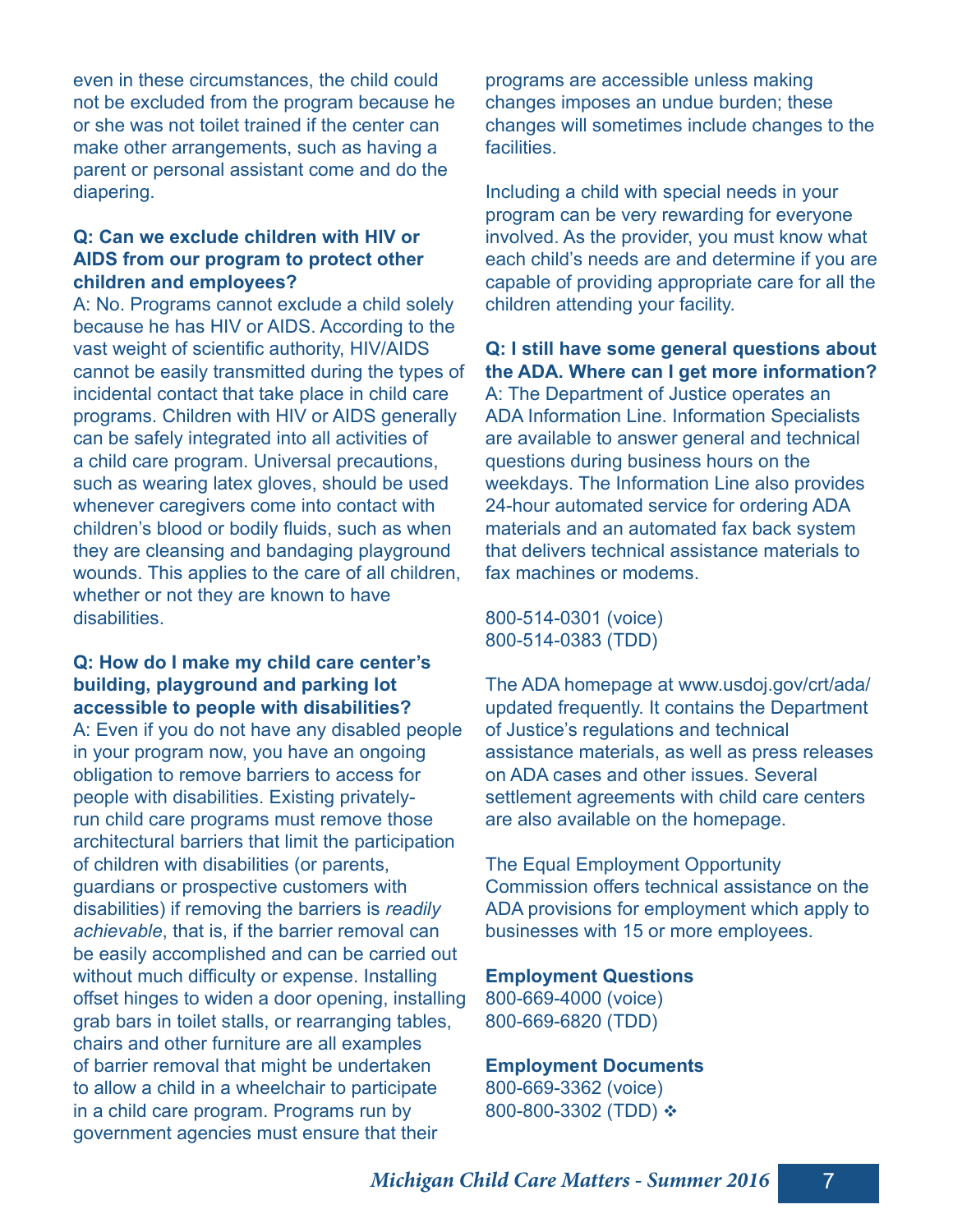## An Ounce of Prevention

Yolanda Sims, Area Manager Kalamazoo County **<sup>A</sup>**



**I** bet you probably never imagined contending with difficult parents when you dreamed of becoming a caregiver. Unfortunately, almost every caregiver is faced with an irate parent at some time. Not only is dealing with an angry or unreasonable parent upsetting,

parents spend some time visiting the program before enrolling their child. An information packet containing a clear description of the policies regarding discipline, fees, admission/ withdrawal, food/nutrition, toileting/diapering practices and emergency procedures, etc., is

it's time consuming. An angry parent can present a challenge even to the most experienced caregiver. You will soon discover that parents and children are a two-for-one deal. Developing positive relationships with parents is critical to providing the best care possible to their children. Every so often



also a helpful tool to begin the parent/provider relationship. Go over your policies with parents and let the parent ask questions to clarify what you expect.

When a parent comes to you with a complaint or disagreement, invite the parent into your office or a place

complaints and disagreements are bound to happen. But problems can often be solved if the relationship between you and the parents is good and the communication is open. Even if you can't meet the angry parents' demands, a display of sincere empathy can help the parent realize that you have acknowledged his/her concerns.

For a positive and supportive partnership, providers and parents have to communicate regularly, from the very beginning of the relationship. Waiting until there is an issue is not the time to start a conversation. If you have been consistent in your communication from the start, you are more likely to have a positive and trusting relationship to work from when an issue does come up. Still, some conversations may be more difficult than others, especially since some issues can be emotionally charged. Having information in writing may help alleviate some of the concerns.

Make it a practice to have an initial interview with parents where you go over the goals for the children and how you achieve them through the activities that are offered. Have

where you have privacy. It's unprofessional to allow parents to vent in front of children, staff and other parents. Maintain eye contact and listen carefully, not just for the words, but also for how they feel. Try not to act in a defensive, hurt or angry manner and never resort to blaming. That only makes it more difficult to reach an agreement. For instance if Ann is always hitting other children, it does no good to blame the behavior on the parents or imply the child learned the behavior from home. Instead phrase your questions or comments in a more positive way and ask for the parents help or advice. You can comment that Ann has always been able to use her words but lately she has begun hitting. Ask the parents if have they noticed this change and if they have any suggestions to offer.

It is important to hear parents out. They are entrusting their children to you and have a right to voice their concerns or opinions. Their comments may help you improve your child care business. Once the parent has finished talking, summarize what she said to make sure that you understood her concerns. For example, say, "You're upset that your child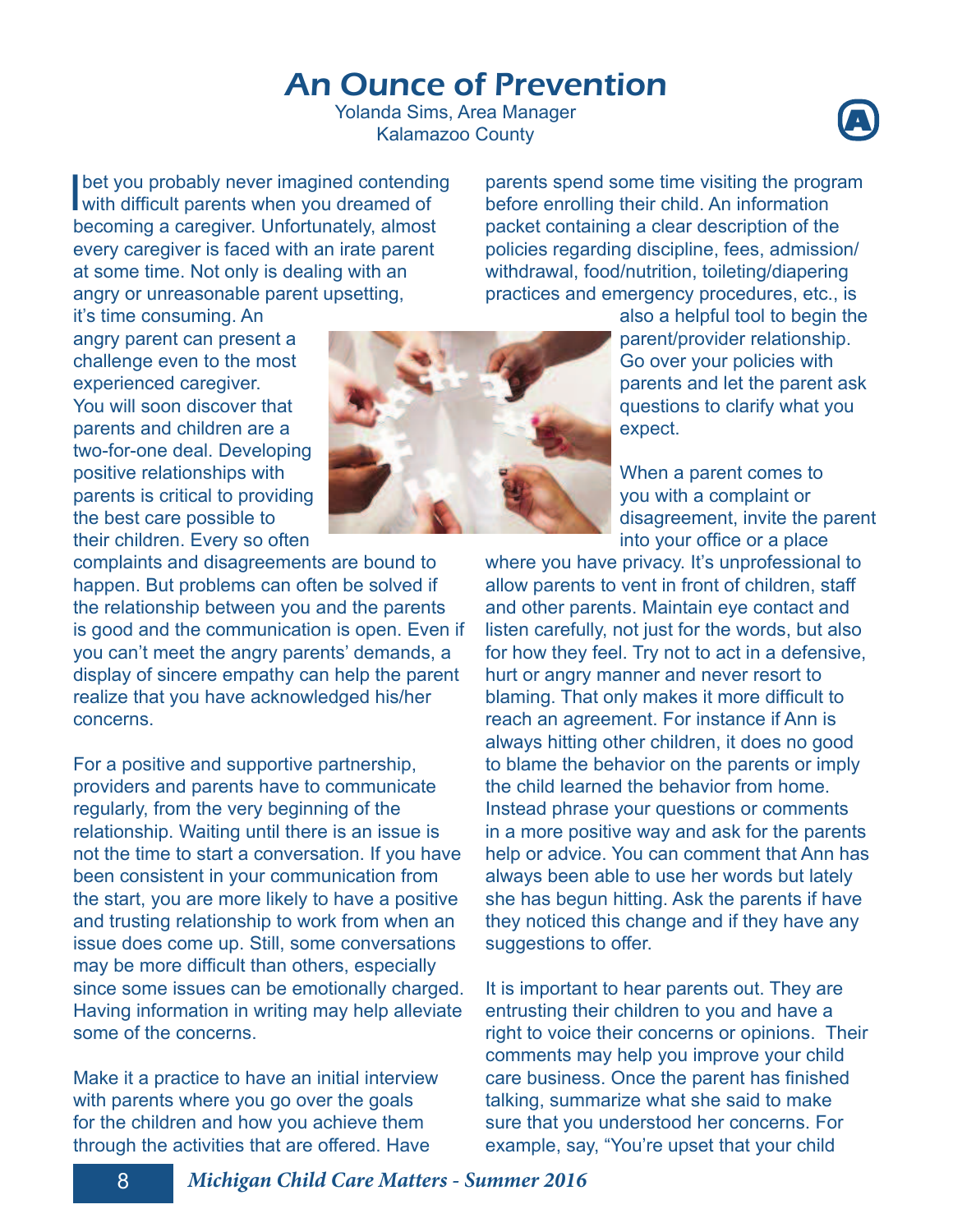came home with a scraped knee and you didn't receive an incident report from her caregiver." Offer a solution to resolve the problem. Let the parent know that you will talk to her child's caregiver about why they weren't informed of the incident. Report your findings to the parent and share your thoughts and feelings about the problem so the parent can understand your point of view. Together try to reach an agreement. Don't be afraid to end a meeting with parents who become confrontational. Sometimes, the best thing to do is to provide an opportunity for all parties to cool down and reflect on the issues at hand by bringing the meeting to a close. Set a time and date to meet again.

Finally, don't forget to check in. A relationship is a living thing that grows and changes over time. It's important to check in with parents to see how things are going, how your agreed upon plan is working, and where you might need to make some adjustments. Communication is the key to making any partnership work.

Sometimes even when you have the best intentions, things just don't work out. It doesn't mean that you are a bad caregiver if you are not able to build a working relationship with every parent. It may be just the result of personality differences, disagreement in beliefs on child-rearing or unrealistic demands on you or the child. Don't be afraid to suggest that your program may not be the best place for this family. If you find yourself in this situation, refer the parent to other resources or to the Great Start to Quality website (www.greatstarttoquality.org) for other child care options.  $\div$ 

## Lifeline for Delayed Development

Alicia Kruk, Supervisor, Early On® and Family Services Washtenaw Intermediate School District **<sup>A</sup>**



T he joys of parenting may be diminished by anxiety when a child displays signs of delayed development. Child care providers are important eyes and ears for parents and can help identify suspected delays. Quick intervention is important and support for families is available through the Early On program.

If you are providing services to children under three years of age, then you will likely encounter children who are eligible to receive Early On services. Early On is funded through the Individuals with Disabilities Education Act (IDEA) and ensures that all children have access to a family assessment and multidisciplinary evaluation. Children who qualify with a delay of 20% or more in any one developmental domain, or who have a medical condition known to cause developmental delays, are eligible to receive support. Services are individualized to meet the needs of each child and family. The assessment takes place within their natural environment through the development of an Individualized Family Service Plan (IFSP). A natural environment most frequently exists in the child's home or a child care setting.

When a developmental delay is suspected, it is crucial that support is sought immediately. The first three years are critical to brain development and early intervention through Early On can help children to bridge developmental gaps and potentially mitigate the need for services later in life. If you are serving a child with a potential developmental delay, don't worry, but don't wait. For a free developmental evaluation, contact Early On at 1-800-Early-On or www.1800earlyon.org.  $\cdot$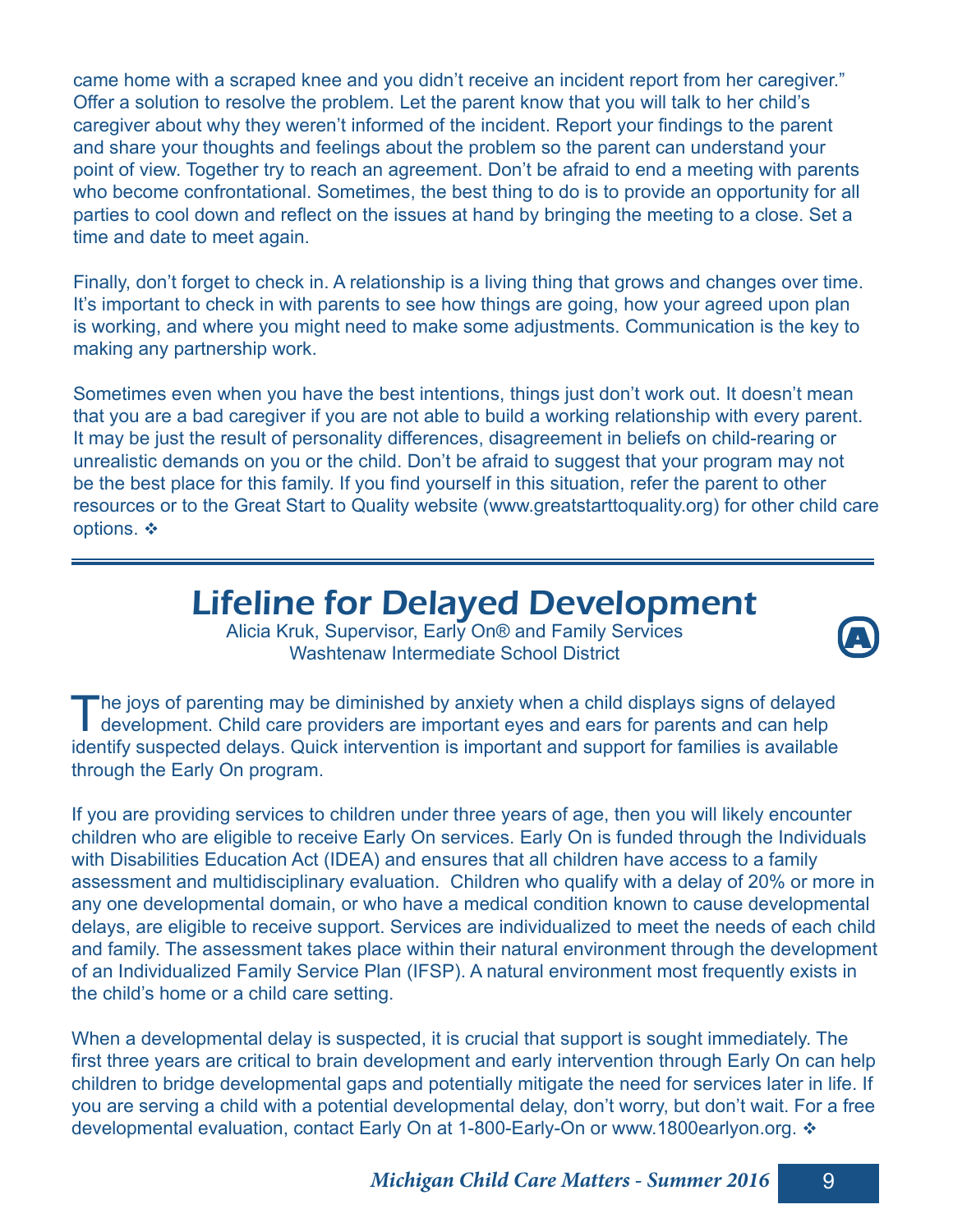## Dealing with your Difficult Staff Behaviors

Katrice Sweet, Area Manager **Ingham County** 



Let's face it, if you have employees to<br>
manage, at some point you will have to deal et's face it, if you have employees to with difficult behaviors. Whether it is gossip, a poor attitude, disrespect, complaining or flat out insubordination, the behavior must be dealt with swiftly and appropriately. According to Jeff Mowart, a customer service strategist, the number one challenge for leaders is not typically the business issue, it's the people problem. Behaviors become a problem when they hinder the day-to-day operations of your facility or they compromise quality.

So, what do you do when you have a difficult employee? It is very important to address the issue quickly. Do not sweep it under the rug or ignore it hoping it is a one-time situation. Meet with the caregiver in a quiet area where you will not be interrupted. Explain your concern and inform the caregiver of your expectations. If the caregiver has a problem, work together to find a solution that is acceptable to both of you.

There are a number of ways to prevent negativity and difficult staff problems:

- In the beginning, be picky and hire the right caregivers for your program. Not only do you want someone who is qualified for the position, but you also want someone who is a team player, positive, flexible and sincere. During the interview process, ask scenariobased questions. Don't be afraid to contact past employers when contacting references.
- Make the job fun. Engage the caregivers in activities to promote teamwork. Promote friendly competition between caregivers such as who can complete the most creative art project. Challenge the caregivers to come up with different projects each month to complete with the children, such as what types of projects can you complete using wood.
- Communication is also an important element. Keep caregivers in the loop with changes that are coming and allow them to problem solve with you for an acceptable compromise in a difficult change. Also, communicate in different ways. You will have conversations, but also follow up in writing. You may also want to complete memos and newsletters. Even your tough memos should be clear, positive and motivating, but not confrontational.
- Always follow your policies. This would be both with families and with caregivers. This helps everyone know and understand your expectations.
- Listen intently to your caregivers and recognize what motivates them.
- Document situations. When you have discussions with caregivers regarding difficult behaviors, be sure to document the behavior and the action plan to stop. Also follow up. If a plan is put in place, be sure to talk with the caregiver in a couple days and review periodically to be sure the plan is implemented.
- Don't be afraid to terminate the caregiver's employment. Sometimes it just isn't going to work out. You cannot compromise the quality of your program.

Managing people has both rewards and disappointments. If you consistently use the above steps with your caregivers you will create a positive work environment and know that you have done your best in tough situations.  $\cdot \cdot$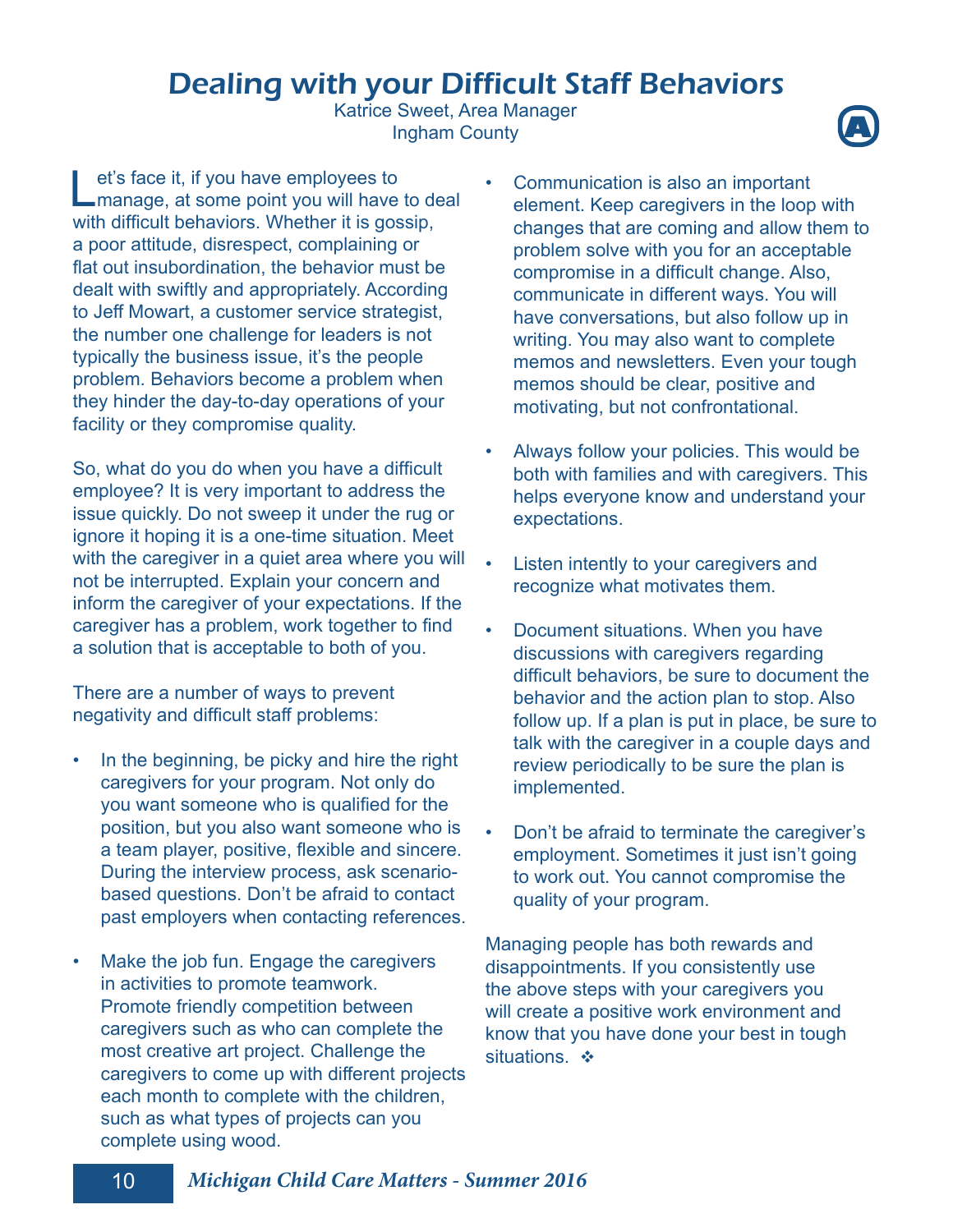## How Can I Say No? I Feel So Guilty

Sheri Scheurer, Child Care Provider<br> **A**<br> **A**<br> **A**<br> **A** 



We've all been there. Every single one of<br>
us. "Can peanut come tomorrow? I know it's not her regular day, but I need the overtime because my child care payment and rent are due at the same time." Or, "I have to leave peanut here until 5:30 P.M. I have a mandatory meeting, and because I missed 2 days last week when you couldn't take her with a fever, I could lose my job." Ok. Seriously. How are either of these predicaments my fault as a child care provider? One simple answer: they are not. I could easily come up with a hundred more examples that we have all been put in at one time or another, and the bottom line is, the answer needs to be the same every single time. If we are going to be out of compliance with our capacity or ratio, we need to stop feeling bad, and start saying no.

Let me put this in a different light. Imagine you are shopping at the grocery store, and your day care mom is the cashier. Would you ever ask her to not charge you for the milk and fruit, because you have to pay your phone bill, and the food is for the day care anyways? Or ask the day care mom who works at the gas station not to charge you for your gas because you need to pay your electric bill? Can you imagine the look on their faces if you asked them to do something that would jeopardize their livelihood? Yet, every single week, we are subjected to it.

It is our responsibility to protect ourselves. Here are some great examples of how to handle this situation when they ask:

- "I'm sorry, but I have absolutely no flexibility with the schedule today."
- "I'm sorry, but I can't keep him after 3 PM today. I am full."
- "Bummer, I wish I could, but I can't today."

We work too hard to be licensed and compliant with the State of Michigan rules and regulations to be talked into jeopardizing our careers. We are in control. We put our hearts, family, money, and time 100 percent into this business. We have invested everything. Let's protect ourselves with the same amount we have invested.

Do you know which parents know and understand the rules and regulations we have to follow? None of them. They are not child care professionals. They are accountants, cashiers, police officers, and teachers. They know their jobs and responsibilities; we know ours. End of story. This doesn't need to be a huge problem with our child care families; this is truly an easy fix.

We just say no.  $\div$ 



If they persist, just say no.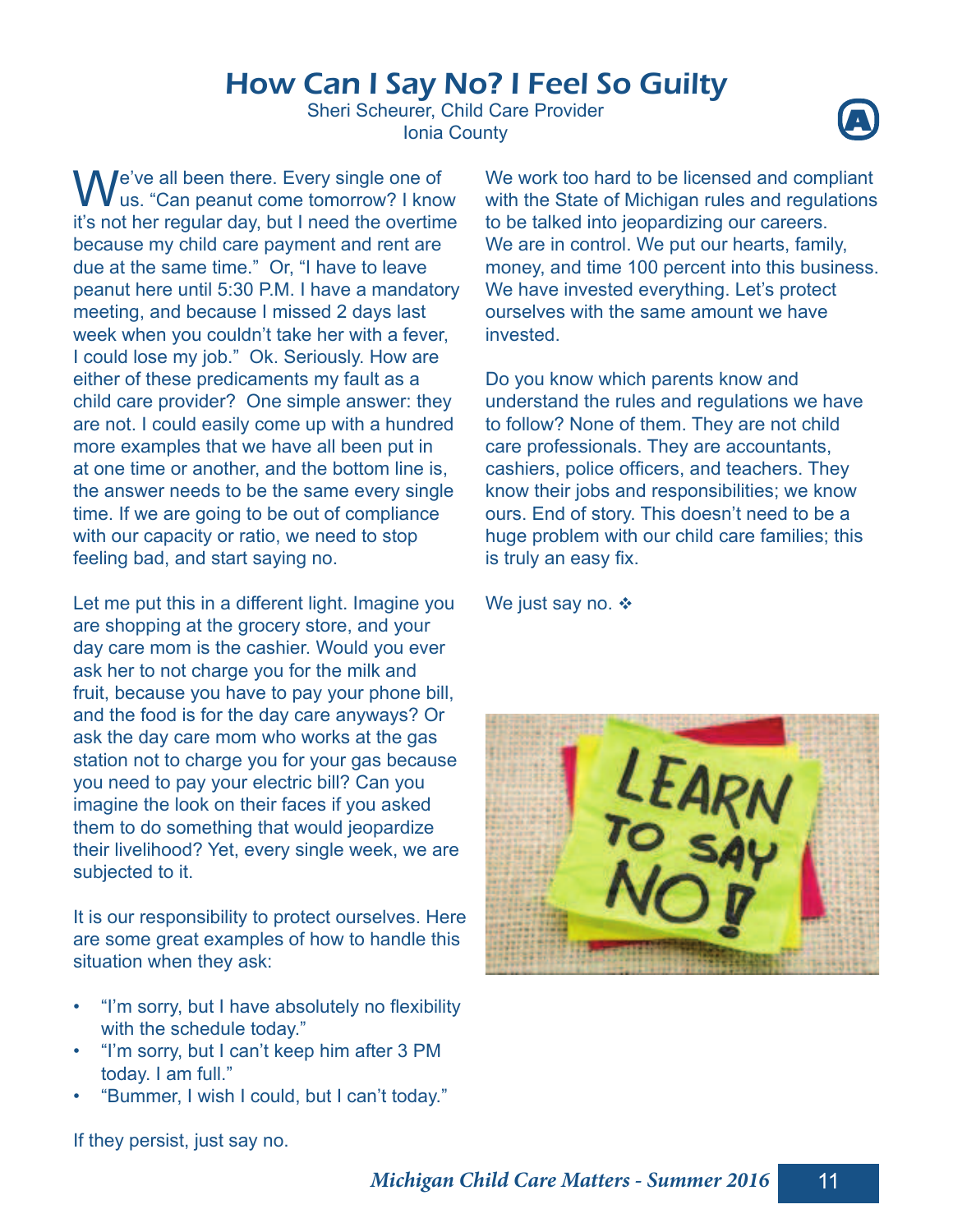## ADD: Diagnosis and Learning Strategies

Cynthia Jalynski, Licensing Consultant Oakland County **<sup>A</sup>**



**M** ichael Phelps, Justin Timberlake and<br>Terry Bradshaw have all achieved notable ichael Phelps, Justin Timberlake and career success and share a diagnosis of Attention Deficit Disorder (ADD) or Attention Deficit Hyperactivity Disorder (ADHD). These conditions present challenges. However, some credit their achievements to their positive features which include creativity, spontaneity and the ability to think outside the box.

Children who have difficulty sustaining attention are sometimes diagnosed with ADD. When they are also hyperactive, they are diagnosed with ADHD. These children are fidgety, squirm in their seat, and talk excessively.

Children with attention disorders share certain traits. Their work is often messy and they make "careless" mistakes. They have difficulty following directions and trouble finishing tasks. These children are often forgetful and disorganized. When the condition is coupled with hyperactivity, kids often have difficulty sitting still and are disruptive in the classroom.

It is inappropriate for caregivers to diagnose children with ADD or other mental disorder. The term *mental disorder* sounds scary. However, it doesn't predict failure or disaster. All of the disorders have one thing in common. When unaddressed, they impair one's ability to function at school or at work and often strain social relationships. Labeling a disorder has a positive purpose. When professionals give a set of symptoms a name, they know they are all talking about the same thing and it helps them find effective methods of treatment.

There are many theories about the causes ADD. Is it inherited or learned? Maybe our texting, Tweeting culture is to blame. When caregivers see a child's inappropriate behavior as intentional, it might make it more difficult for them to like the child or to be kind. A

caregiver's negative attitude will only add to the child's shame and self-doubt. When people view ADD as a medical condition, it sometimes makes it easier to accept the behaviors associated with it. Maybe Johnny is not disorganized, forgetful or frequently interrupting people simply because he is rude or doesn't want to do better.

It might be helpful to consider ADD as a set of behavioral tendencies that, if unaddressed, may make it difficult for children to realize their potential. Below are a few ideas for altering the environment and presenting materials in ways that increase attentiveness. Much of this material was adapted from *Healing ADD*, by Daniel Amen, M.D.

- Seat the child in front of the room or near the caregiver to reduce distractions.
- Give directions in small steps.
- Ask the child questions to promote attentiveness.
- Present materials in new, interactive and stimulating ways to improve attention.
- Use visual cues to address inattention to help avoid embarrassing the child.
- Adjust the length of caregiver-directed activities.
- Post rules and expectations for behavior.
- Limit the artwork and stimulation (both audio and visual) in the room.
- Adjust the pace of a project. Offer flexibility with completion time and consider allowing the child to finish projects at a later time.

There are many ways to modify the learning environment to benefit children with ADD and increase their potential for academic and social success. Nurturing children's self-esteem and confidence to overcome obstacles is also essential for helping them become happy, healthy and productive adults.  $\div$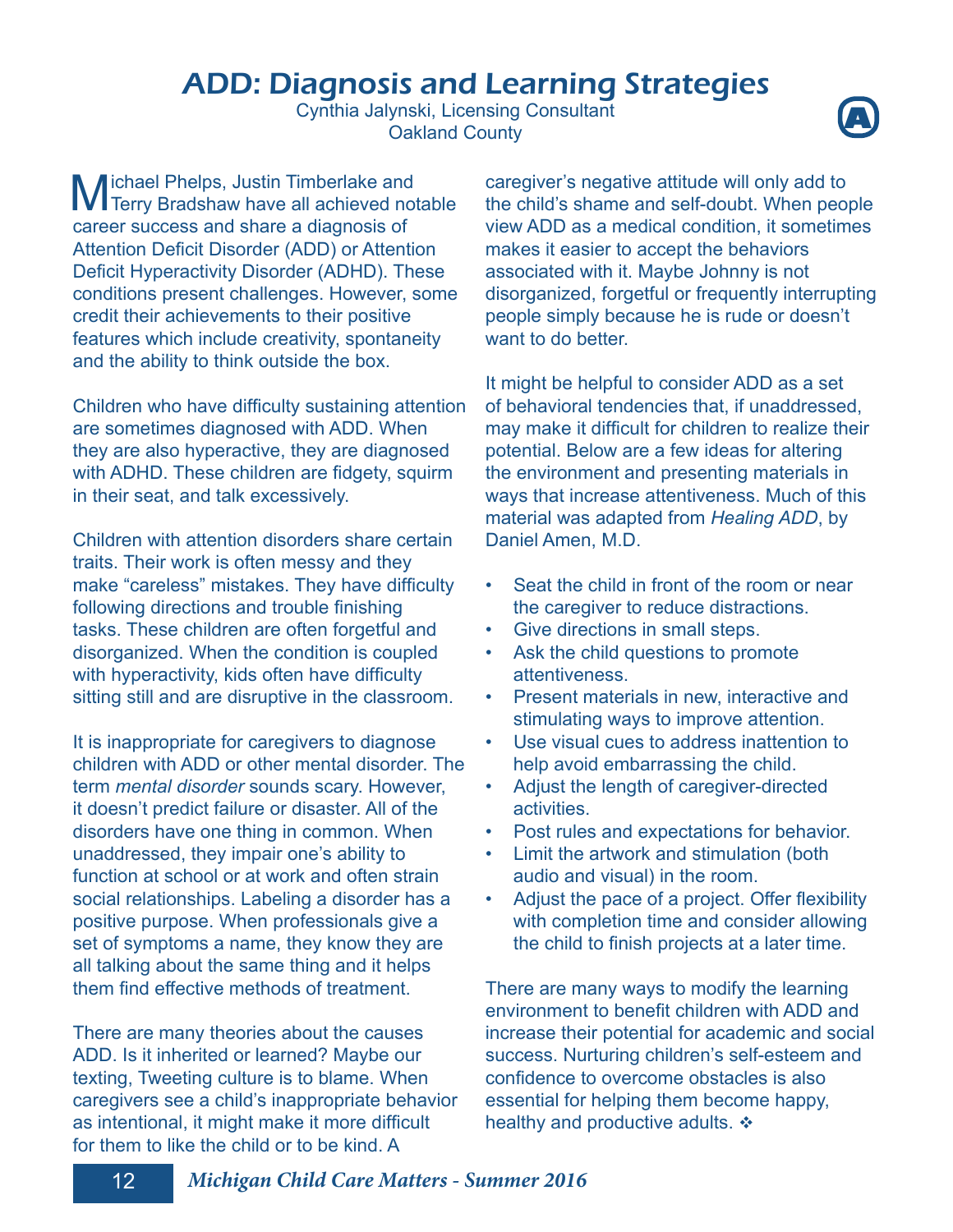# Conflict Resolution in Early Childhood

Jackie Sharkey, Area Manager **Oakland County** 



As children learn to be together in a grou<br>they will experience conflict with other s children learn to be together in a group, children. Day-to-day conflicts are great opportunities for child care providers to help children practice the skills needed to resolve disagreements and learn to communicate needs in a respectful way to others and listen with respect to the ideas of others.

Learning to handle conflicts in productive ways is an important social skill to use throughout life. When child care providers help children practice resolving conflicts, the children become more sensitive to the needs and feelings of others. Children also develop self-

confidence when they learn how to solve their problems in a positive and assertive way.

The steps for conflict resolution are used differently depending on the ages and developmental levels of the children. With toddlers, the adult observes what is going on and provides

much of the language describing both the problem and the solution. Preschoolers are often able to describe what the problem is and suggest solutions. By the time children reach elementary school, they are often able to take over the process and are able to do it independently.

#### **Conflict Resolution**

**Approach calmly, stopping any hurtful actions.** When caregivers approach calmly, they allow the calmness to spread to the children.

**Remove toy or item.** If the children are arguing over a toy or other item, the toy or item should be removed, as a child who is holding or touching the toy or item will tend to feel ownership of it. If the item is big, like a swing



or bike, then everyone should be moved away from it.

**Acknowledge children's feelings.** Caregivers need to listen to and try to understand each child's perspective. Caregivers acknowledge children's feelings when they are respectful to each child within the conflict.

**Gather information.** Allow each child to tell her/his side of the story. Remind each child to listen to each other without interruption. Ignore any emotional arguments and ask direct questions, such as, *"Who wants to use this swing? You want to use this swing. Does* 

> *anyone else want to use this swing? She wants to use the swing too."*

**State the problem.** Based on the information shared by all of the children, summarize the problem in a few words. "*So the problem is that you want to use the swing and she wants to use* 

*the swing. Is that the problem?"* Once the first child agrees, clear it with the second child. *"Is the problem that you want to use the swing and she wants to use this swing?"*

**Ask for ideas for solutions and choose one together.** Encourage each child to suggest a solution, even if the suggestion is the same as the one proposed by another child. Remind the children again to listen without interrupting. Be respectful of all suggested solutions. Guide the children in discussing the pros and cons of each solution. Ask them to think about how they would feel about that solution, and encourage them to consider how the solution would affect others. *"Okay, your solution is that you will use the swing, and she can slide down the*  slide." Once the first child confirms what she had suggested, turn to the other child and ask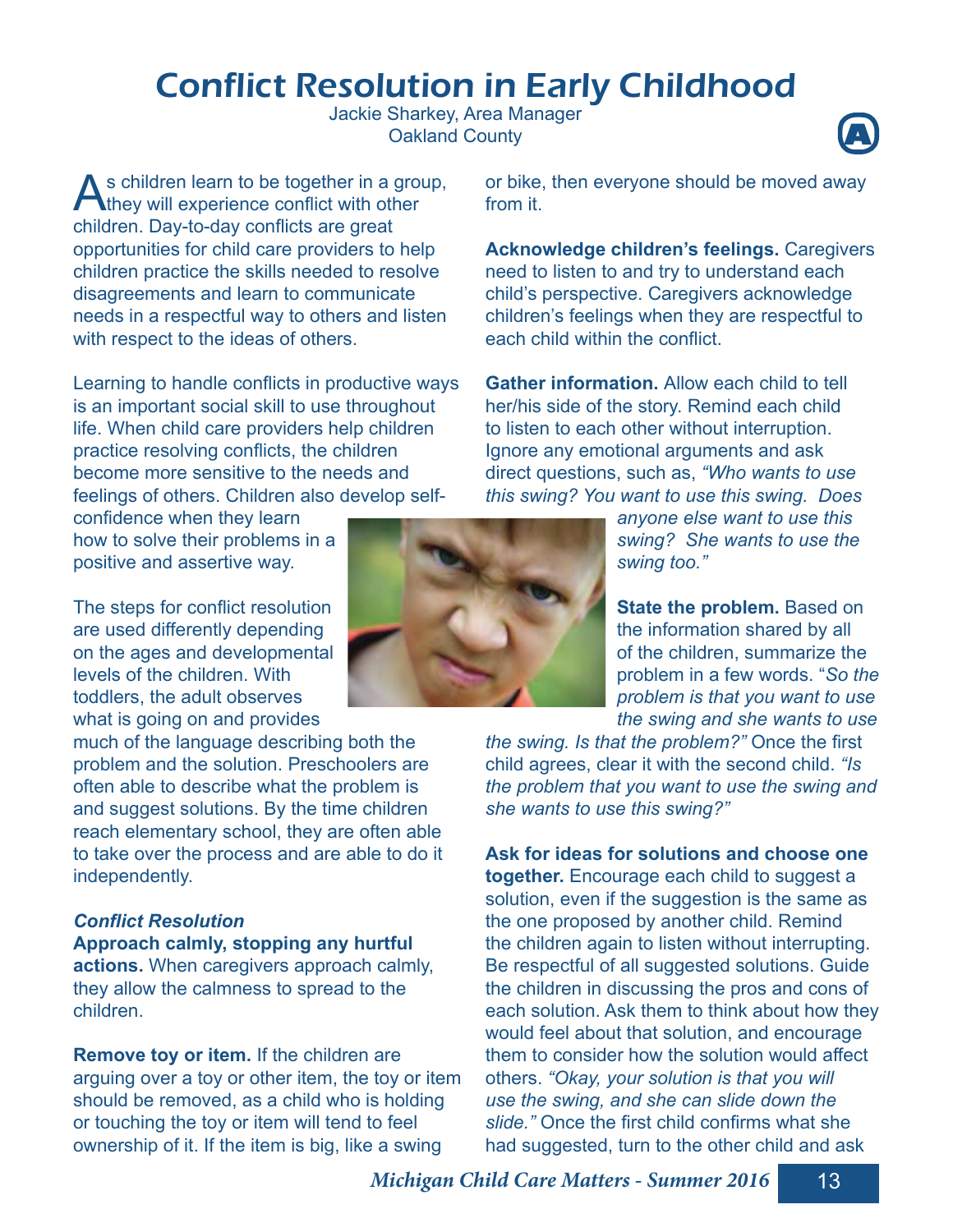the other child if she is okay with that solution. Because the two children are working together to solve a problem, they always have the right to refuse a solution. It needs to be done respectfully. *"No, I don't like that idea."* You will then acknowledge the child's right to decline the offer, and ask the other child to offer up another solution. *"That idea doesn't work for you. What solution can you think of?"* This part of the process can go on for several minutes, but the outcome is worth the effort.

**State the solution.** Eventually one of two things will happen; one child will decide she doesn't care that much about the toy or item, or one child will come up with a solution that both or all children agree on. Once both or all the children agree, all that's left is the confirmation.

**Confirm the solution.** Repeat the problem and solution just to make sure everyone understands. *"The problem was that you both wanted to swing on this swing. The solution that you both agree on is that he will swing for 5 minutes and then she will swing for 5 minutes. Is that correct?"*  Congratulate them on coming up with a solution together.

**Be prepared to give follow-up support.** Go with the children as they begin trying out their solution and remind them of the agreement. If the solution is not working, or children are unhappy with it, bring them back together to figure out a better answer.

With time and repeated practice, children can learn to use these steps to solve problems without the help of their child care provider or another adult. Resolving conflicts helps children learn valuable communication skills and can encourage them to be more accepting of different points of view. ❖

Special Dietary Needs, from page 3

or it cannot be verified that the product contains all required nutrients, meals requiring a milk component cannot be claimed. For a chart of non-dairy beverages that meet the USDA Nutrient Requirements, please see *the Fluid Milk Substitutions in the Child Nutrition Programs* chart ( www.michigan.gov/cacfp, Forms and Instructions, Independent Centers and Sponsors of Centers, under the Menu Information header). This is also where you will find *the CACFP Meal Pattern* and *Food Chart*.

Questions on special dietary needs issues can be directed to CACFP office staff at 517-373-7391.  $\div$